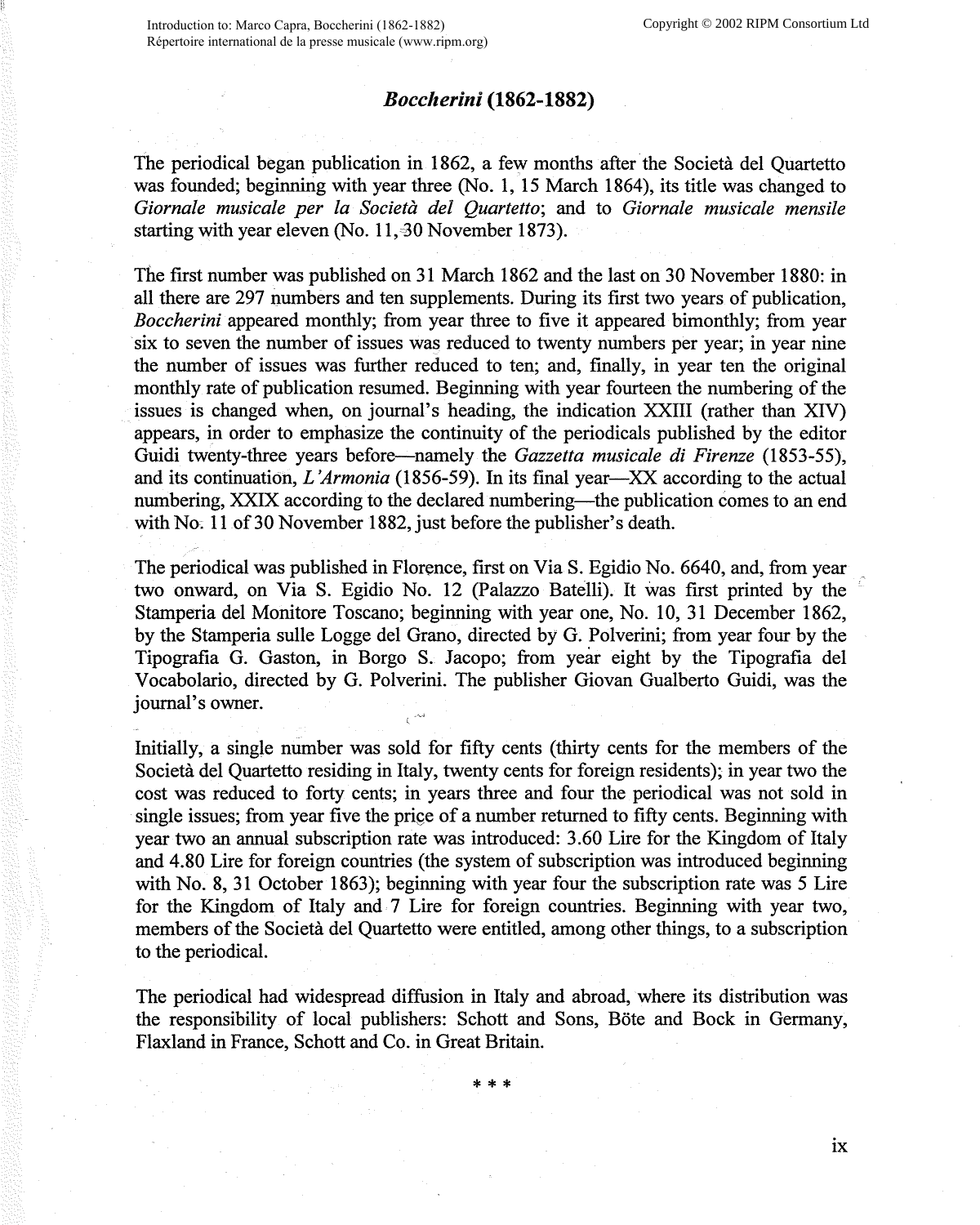## *Boccherini*

*Boccherini 's* structure is typical of that of Italian journals dating from the mid-1830s to the 1880s. Each number is four pages long, extended to eight pages in double issues. The format is 27 x 38 cm. The first page is generally reserved for major articles: extensive music analyses; articles on music history, aesthetics, theory; anecdotes, memoirs, modem editions of writings of the past, and articles on current events. Articles that appear on the first page often continue on the inside pages and in many cases in successive issues. Concert reports generally appear on inside pages (particular attention is devoted to the activities of Italian quartet societies), as do book reviews and short articles on a variety of subjects. Brief Reports, the section dedicated to correspondence very short publisherrelated commercial letters and advertisements are generally printed on pages 3 and 4.

Even though *Boccherini 's* structure is nearly identical to that of many mid-century Italian music periodicals, its content at times displays a certain originality. For, following the path traced by its predecessors the *Gazzetta musicale di Firenze* and *L 'Armonia*  especially, the content of the new periodical anticipates that of musicological journals published in Italy in the last years of the century. Even though *Boccherini* devotes constant attention to current musical events in Italy and abroad (as the chronicles and brief reports testify), the periodical devotes increasing attention to topics that Italian musical journals had previously only barely touched upon or had only occasionally treated at the most; namely, musical analysis, history, theory, acoustics, and technical questions. And quite novel, even revolutionary if thought of in terms of the Italian historical context of the time, is the almost total lack of interest expressed in opera, except for essays on Meyerbeer or on authors not connected to the Italian operatic scene, and the passing mentions of Wagnerian "novita." In keeping with the activities and aims of the Societa del Quartetto, which is directly linked to the periodical, the journal's central topic is instrumental music, and particularly chamber music.

The Florentine Societa del Quartetto, the first concert society founded in Italy, was the result of a movement of ever-increasing opposition to the cultural and economic supremacy of opera. This opposition, which first developed in Italy in restricted social circles, gradually propagated the concept of "classical music"—with an increasing interest in instrumental music and in studies of music of the past—which finally led to the creation of a large number of musical and concert activities. At mid-century, Florence was to play an important role in this development, since it was the cradle of various projects undertaken by concert societies such as the "Society for the Advancement of Instrumental Music" and later the "Society for the Study of Classical Music." Furthermore, it was in fact the editor Guidi in the periodicals he published in Florence who upheld Meyerbeer as an antidote to national opera represented by Verdi. And, to this end Abramo Basevi organized the "Beethoven matinees" (with meetings starting in 1859 that were characterized by the specific intent to promote studies and research), and Jefte Sbolci who founded the "Orchestral Society." Therefore, it was quite natural that Florence "give birth" to the first Italian quartet society: a society devoted to the performance and diffusion of chamber music, evidently with particular attention to string quartets. The "Beethoven matinees" constituted the most direct forerunner of the "Societa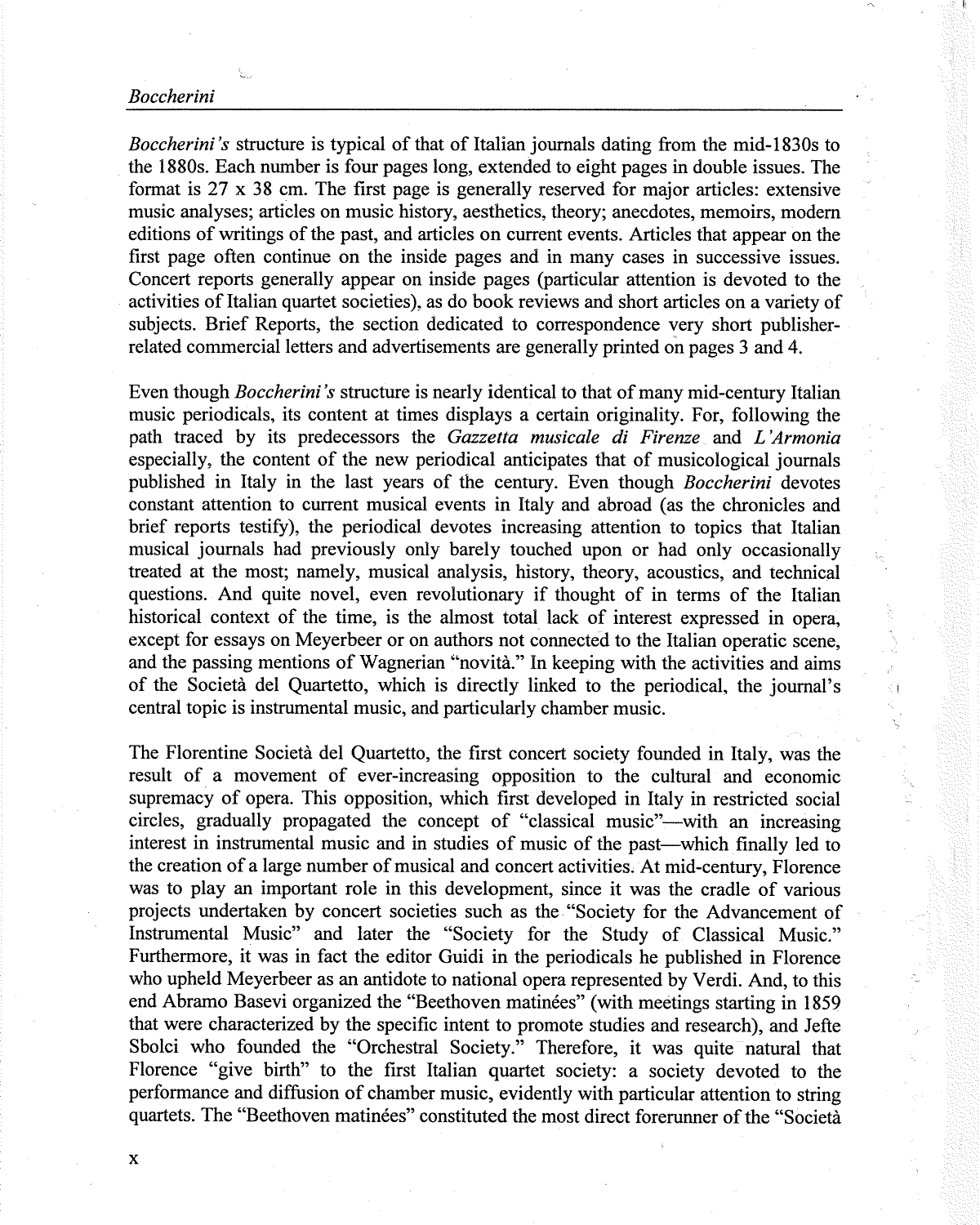del Quartetto," and Abramo Basevi's role<sup>1</sup> in the foundation of the Society was undoubtedly fundamental. Moreover, *Boccherini* was launched with contributions by the critic and musicologist from Livomo, Basevi, with his "Studi sopra Beethoven" [Studies on Beethoven] (1862) dedicated to the Opus 18 Quartets, the "Studi sull'armonia" [Study of harmony] (1863), the "Brevi notizie intomo alla storia della musica" [Short notices about the history of music]  $(1864-66)$ ,<sup>2</sup> as well as other essays. Just as it was in the case of *L'Armonia* a few years earlier, Basevi's contribution to the journal came to an end at a certain point (1866), at least officially. But the cultural trend he helped establish was to be followed by others who developed and further explored specific arguments in ample articles that were published in the form of series.

A sample of the most significant articles arranged by topic follows. Esthetics: *Sunto di un corso di Estetica musicale* [Sketch of a course on musical aesthetics] (1863) by Alberto Mazzucato and *Considerazioni sul bello musicale* [Considerations on the beautiful in music] (1874) by Baldassarre Gamucci. Critical writings: *La melodia antica e moderna in Italia* [Ancient and modem melody in Italy] (1872) by an anonymous author, *La Critica e* ii *Canto moderno in Italia* [The critic and modem song in Italy] (1875) by Domenico Bertini, the *Considerazioni sulla musica religiosa* [Considerations on religious music] (1864-65) by Girolamo Alessandro Biaggi, *Riflessioni sulla musica di Meyerbeer ed in particolare su quella de! Roberta* ii *diavolo* [Reflections on the music of Meyerbeer and in particular on that of *Robert le diable]* (1869) by Gamucci, *11 Matrimonio segreto di Domenico Cimarosa* (1870), *Monografia intorno alle opere di Saverio Mercadante*  [Monograph on the operas of Saverio Mercadante] (1870) by B. Gamucci, *Amleto di Ambrogio Thomas [Hamlet* by Ambroise Thomas] (1872-73) by B. Gamucci, *Della Scuola musicale Italiana e della Tedesca* [On the Italian and German schools of music] (1866-67) by G. A. Biaggi, *Studi su Meyerbeer* [Studies on Meyerbeer] (1867) by G. A. Biaggi, *La Vestale di Gaspare Spontini* (1870) by R. Gandolfi. Theory, acoustics, technical studies: *Legge morale da cui dipende la formazione della sea/a* [Moral law on which the formation of the scale depends] (1876) by Primo Crotti, *I terzi suoni di Tartini e i suoni detti risultanti differenziali, de! Signor Helmholtz* [Tartini's differential tones

<sup>1</sup>Abramo Basevi (Livorno 1818–Florence 1885) was a medical doctor, amateur writer on philosophical and literary questions, critic, composer, and organizer of musical events. He advanced the rebirth of instrumental music in Italy and promoted concert activities such as the "Beethoven matinees" (that led to the birth in Florence of the Societa del Quartetto) and the Popular Concerts; he instituted as well a competition for the composition of string quartets. His collaboration with the publisher Guidi gave birth to the periodicals *L 'Armonia* and *Boccherini,* and led to the publication of pocket scores. Basevi also contributed to the transformation of the old School of Music in Florence into the Musical Institute, presently the Conservatorio "Luigi Cherubini." He composed the operas *Romilda ed Ezzelino* {Florence 1840) and *Enrico Howard* (Florence 1847). He wrote, among others, the first critical monograph on Verdi *(Studio sulle opere di Giuseppe Verdi* [Study of the operas of Giuseppe Verdi], published in *L 'Armonia* and then printed in 1859 in an enlarged edition), historical, theoretical and analytical essays, some of which were first published in *Boccherini* and later printed as single volumes).

2 Subsequently published by G. G. Guidi in single volumes: *Beethoven op. 18 con analisi dei sei quartetti*  (1874), *Studj sull'armonia* (1865), *Compendia di storia de/la musica* [Compendium of the history of music] (1865-66).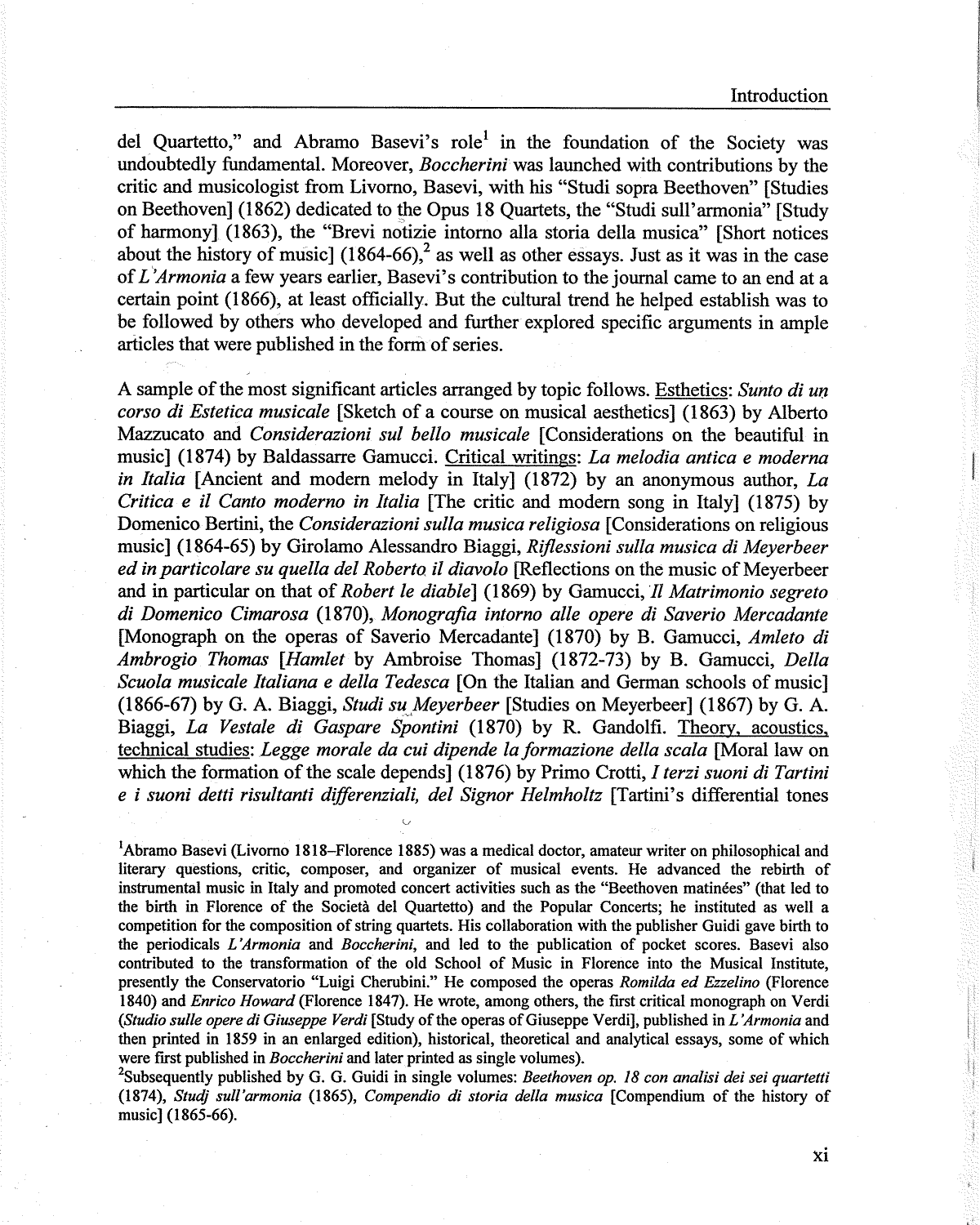## *Boccherini*

and the sounds called summation tones, by Mr. Helmholtz] (1880) by P. Crotti, *Perche i Greci antichi non progredirono nell'armonia* [Why the ancient Greeks did not make any advancement in harmony] (1880-81) by B. Gamucci, articles by P. Crotti and A. Camiolo on the *Essai sur le lois psychologiques de ! 'intonation et de l 'harmonie* [Essay on the psychological laws of intonation and harmony] by Arcangelo Camiolo; various articles on theoretical and technical arguments by Cesare Ponsicchi; various articles (1877-78) by B. Gamucci devoted to Basevi's *fl nuovo sistema d'armonia; Sulla scienza dei sentimenti musicali* [The new system of harmony; On the science of musical sentiments] (1874) by • A. Camiolo; articles on measurements of the diapason and on tuning (1873-74) by A. Camiolo and C. Ponsicchi. Particular emphasis is given in articles to research on Bartolomeo Cristofori and the birth of the pianoforte: *JI pianoforte: i suoi cultori e la sua missione* [The pianoforte: its culture and its mission] (1872) by Alessandro Kraus; various articles (1874-80) by D. Bertini and C. Ponsicchi. Pedagogical and institutional studies: *Della musica come mezzo di educazione e delta utilita dell 'insegnamento def canto corale nelle scuole elementari* [On music as a constituent part of education and on the utility of teaching choral singing in elementary schools] (1870) by Leto Puliti; *Se le Leggi costitutive la proprieta delle opere dell 'ingegno possano giovare al vero progresso della Letteratura e delle Arti* [Whether copyright laws can contribute to the real progress of literature and the arts] (1873) by Luigi Ferdinando Casamorata. Also noteworthy is the publication (1864-65) of Giovanni Pacini's *Le mie memorie artistiche* [My artistic memories], preceding the one-volume edition of 1865.

The journal's principal collaborators, most of them active in Florence, were Abramo Basevi, Domenico Bertini, Girolamo Alessandro Biaggi, Luigi Ferdinando Casamorata, Primo Crotti, Baldassarre Gamucci, Vincenzo Meini, Giovanni Pacini, and Cesare Ponsicchi.

\* \* \*

The guiding spirit of the periodical was its editor Giovan Gualberto Guidi, the *proprietario responsabile* as printed in every number. No one else assumed direct responsibility for the periodical, as there is no indication mentioning a managing editor or a director. Guidi was a particularly representative figure of Florentine musical life in the second half of the nineteenth century. A double-bass player, editor and bookseller, he was born in Florence in 1817 and died there in 1882. Between 1839 and 1853 he played in Florentine orchestras and took part in the music performances in the Chapel of the Grand Duke; from 1849 he was principal double-bass player at the Teatro della Pergola. After ceasing his activity as instrumentalist in 1856, he became a full-time publisher," an activity he had undertaken in 1844, when he founded the music engraving firm that took his name and that was located initially in Borgo dei Greci before moving to its definitive address in Via S. Egidio. Guidi printed music periodicals as well as a number of other publications, and played a fundamental role in the diffusion of musical culture, and in particular instrumental music, in Italy. Noteworthy for its originality was the publication beginning in 1858, of the first pocket-scores *(vade-mecum)* in Italy. His editorial activity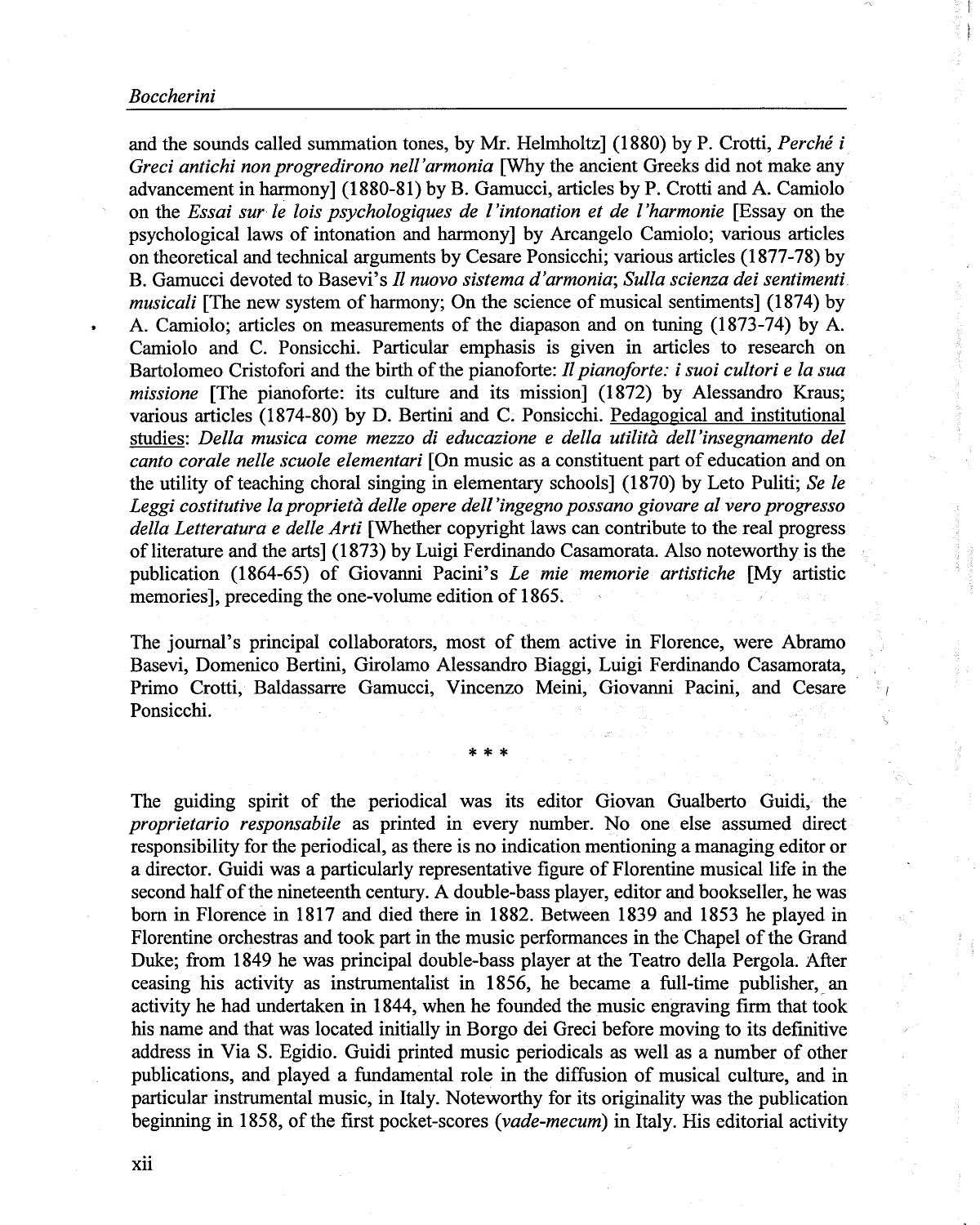Introduction

concentrated especially on chamber and orchestral music, sacred music, and transcriptions of ancient music, without neglecting opera. Advance subscriptions was the favored form of financing his publishing enterprises.<sup>3</sup> He was also engaged in the antiquarian business (eighteenth and nineteenth centuries) of music manuscripts and prints; of books of various kinds-theoretical, historical and biographical-and of librettos and autographs. He traded Italian and foreign publications by other publishers (music and music literature), prints, and musical instruments. He also handled the rental of scores and parts to which he held the property rights, either directly or acting as an agent. However, the publication of music periodicals did not constitute an activity of secondary importance, as is evidenced by the above cited *Gazzetta musicale di Firenze, L 'Armonia* and then *Boccherini.* It was indeed in these periodicals that the progressive and innovative character of Guidi's editorial production found a most effective tool for the diffusion of music.

Guidi was also very active in the promotion of musical activities: a concert society that he patronized was founded in 1855; the following year he organized a concert of "classical music" for subscribers to *L 'Armonia,* with works by Handel, Gluck and Pergolesi. In 1860 the music school annexed to the Accademia di Belle Arti was transformed into a Musical Institute (presently the Conservatorio "Luigi Cherubini"), and at the same time an Accademia Cherubini was founded within the Institute with the purpose of promoting studies, conferences, competitions, and concert activities. A member of the Accademia, Guidi published in *Boccherini* the texts of various conferences presented there, and\_ published the prize-winning compositions of the competitions held by the Accademia. Lastly, Guidi played a leading role also in the foundation of the Societa del Quartetto, established in 1861, with Basevi as its prime moving spirit. The inaugural concert held on 14 October 1861, presented, significantly, a program of works by Haydn, Mozart and Beethoven. The Society's concert activitieswhich consisted of from six to ten concerts per year—ended after its eighth year, 1868-69. In 1863, 1867 and 1869, the Society also promoted popular priced symphonic concerts. An ample number of the compositions performed were then published by Guidi in full score, in a series entitled "Chamber classical music in full score, published for the Florentine Quartet Society. Privileged special edition in pocket scores." Within twelve years, from six to ten works were published per year (almost entirely chamber compositions) by such composers as Beethoven, Mozart, Haydn, Boccherini, Mendelssohn, Schubert, Hummel, Schumann, Spohr, and Weber. In addition, Guidi published the compositions that received prizes in the competitions organized by the Society. When its founding father died on 17 January 1883, the activity of the publishing house was continued by his daughters for a few years; but in 1887 the firm was taken over by the publisher Ricordi.

3 See the article "Guidi, Giovanni Gualberto" edited by Claudio Toscani, in *Dizionario degli editori musicali italiani 1750-1930,* under the sponsorship of the Societa Italiana di Musicologia, ed. Bianca Maria Antolini, Edizioni ETS, Pisa, 2000, pp. 188-194.